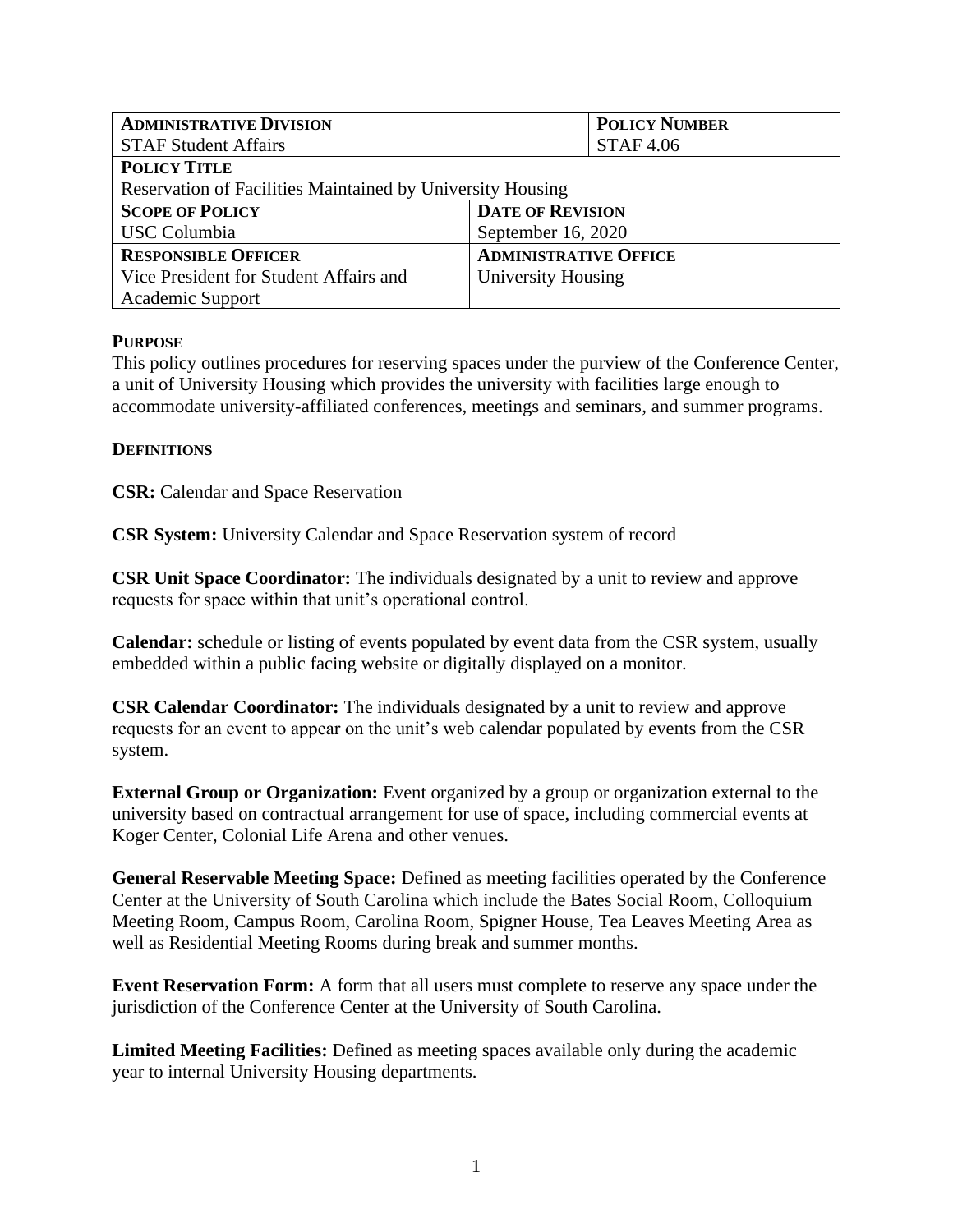**Student:** A person who is currently enrolled at the university, or who is accepted for admission or readmission to the university, or who has been enrolled at the university in a prior semester or summer session and is eligible to continue enrollment in the semester or summer session that immediately follows, or who is attending an educational program sponsored by the university while that person is on campus, or who engaged in prohibited conduct at a time when the individual met the above criteria. Individuals who are not currently enrolled at the university remain subject to the disciplinary process for conduct that occurred while they were enrolled.

**Summer Program Housing Agreement:** Agreement between Licensee and the University of South Carolina Conference Center for on-campus housing and a meal option for summer programs visiting the university.

**University Event:** Event organized by a university unit, including performance events for public audiences.

**University-Sponsored Event:** Event organized by a group or organization external to the university but sponsored by a university unit because of mutual interest and collaboration.

**University Unit:** An administrative or academic entity including office, college, school, department, center, institute, division, program, and group at the University of South Carolina

**User:** The individual or group of faculty, staff, students, or external entity or organization requesting the use of campus space.

# **POLICY STATEMENT**

The Conference Center, within University Housing at the University of South Carolina, manages booking of designated reservable meeting spaces for university units, alumni and/or external groups or organizations. During the summer months, the Conference Center coordinates university housing in residence halls for adult and youth conferences and seminars on campus. As State property, University Housing facilities may not be used for individual financial gain.

- A. General Guidelines
	- 1. Alcohol Consumption
		- a. The consumption of beer, wine and other alcoholic beverages on the University of South Carolina Columbia campus is subject to South Carolina law and the Alcohol Policy and Guidelines for the University Community (http://www.sc.edu/policies/ppm/staf302.pdf ).
		- b. Common source containers of alcohol (e.g., kegs) are not permitted at any time.
		- c. Every event that serves alcohol must have the event coordinator complete the University of South Carolina Alcohol Approval Form [\(https://www.sa.sc.edu/sape/files/2011/03/AlcoholEventApprovalForm1.pdf\)](https://www.sa.sc.edu/sape/files/2011/03/AlcoholEventApprovalForm1.pdf).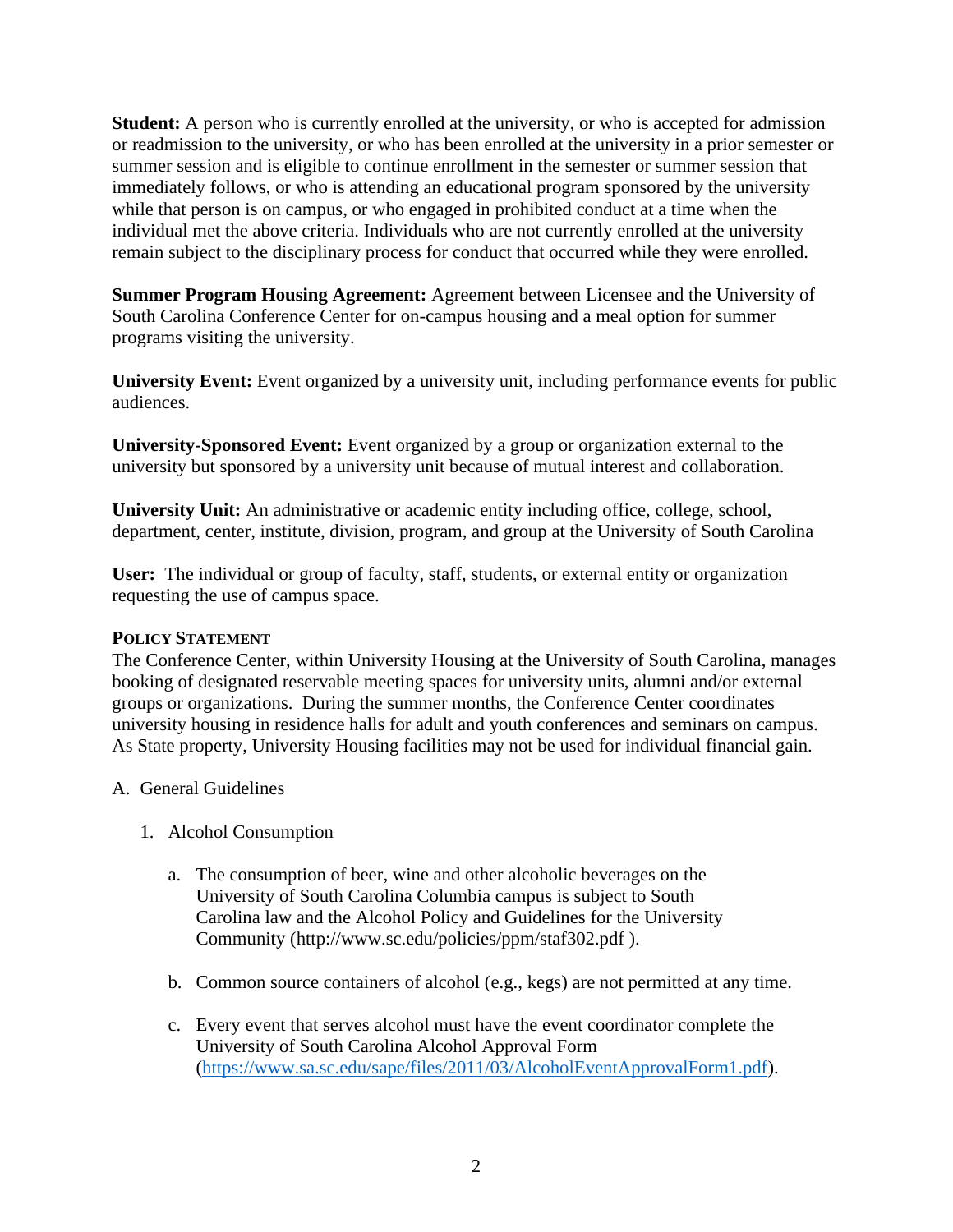- d. An event with alcohol may not exceed 4 hours, and alcohol may not be served during the last hour of the event.
- e. Events where alcohol will be served must designate a supervisor who will be responsible for the event in its entirety and will serve as the contact person in the event of an emergency. Supervisors must attend a TIPS training prior to the event. (To sign up for a TIPS training, visit the SAPE website at [http://www.sa.sc.edu/sape/alcohol-policy-workshops.](http://www.sa.sc.edu/sape/alcohol-policy-workshops))
- f. For the Campus Room, contact on campus catering for any alcohol needs. The Assistant Director for Conferences and Events for University Housing reserves the right to designate under what conditions and in what areas group events may involve the use of beer, wine and distilled spirits.
- 2. Food Service
	- a. The University's food service provider has the exclusive right to provide catering services in non-athletic venues on the University campus for pricing mutually agreed upon in Contractor's Catering Guide. Arrangements for catering are directly between function sponsors and on campus catering.
	- b. If the department and the food service provider cannot agree to a schedule or menu, approval may be given by the Associate Vice President for Business Affairs for an outside caterer to be used for an event.
	- c. Food service for residential meeting rooms and Bates West Social Room may contract with either campus catering or an approved RHUU caterer. For a listing of approved caterers for the RHUU please contact the administration office. An event catered by an off-campus caterer shall not be open to the general public. Events are exclusively for the sponsoring organization/department. (See BUSA 1.03 Catering for Student Organizations <http://www.sc.edu/policies/ppm/busa103.pdf>
- 3. Priority of events
	- a. The Conference Center facilities are for use by the members of the University of South Carolina community. Requests for use of the facility are processed in the following priority order:
		- i. Activities of special importance to the University
		- ii. University Housing activities and events that further the mission of University Housing or summer programs
		- iii. Traditional Activities A traditional activity is an activity that has been presented for three consecutive years during the past five-year span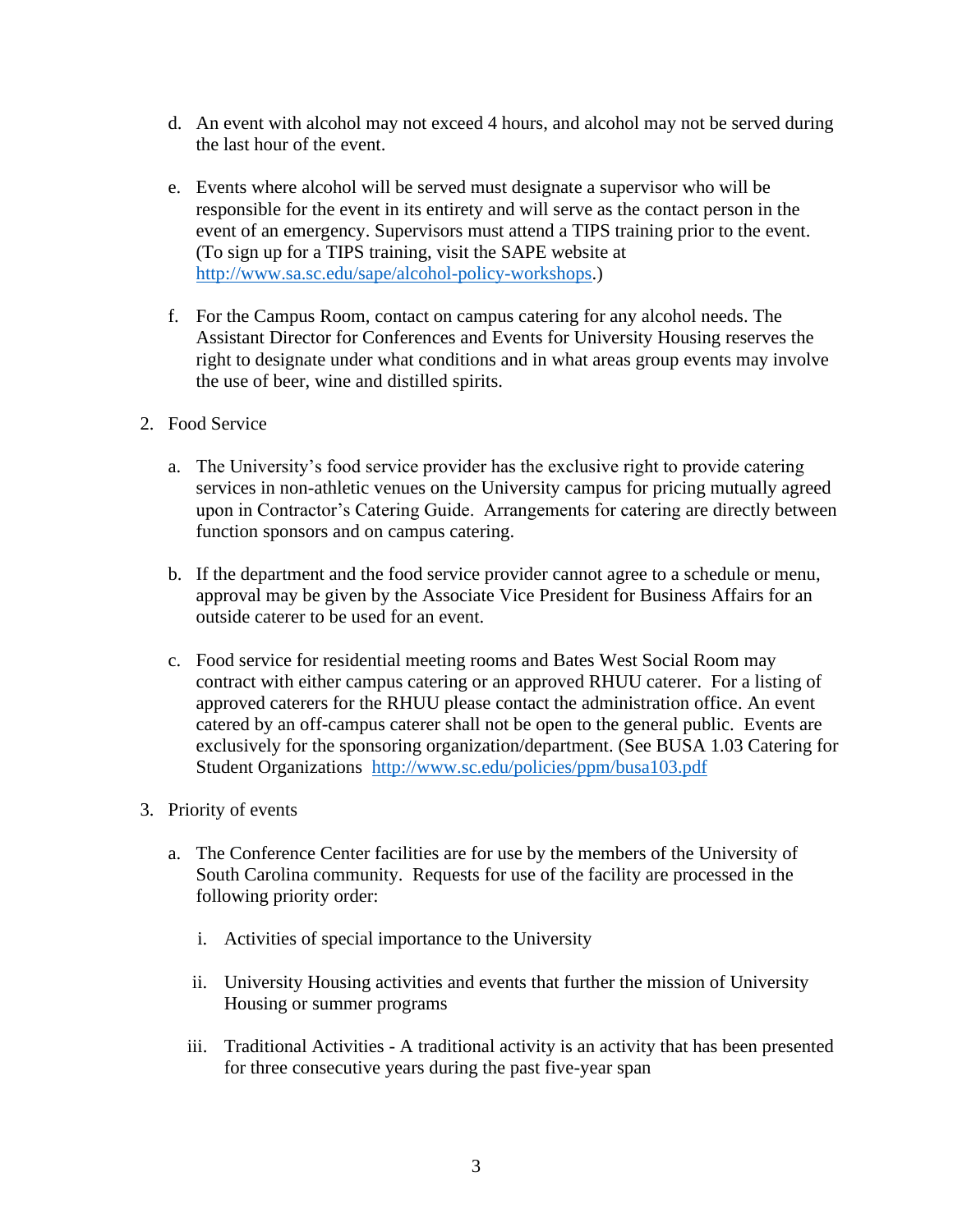- iv. Activities sponsored by academic or administrative units. Bates West Social Room, and the Campus Room are not available for regular classroom instruction
- v. Activities sponsored by registered student organizations. The Russell House University Union is the primary meeting space for student activities.
- b. Registered student organizations are defined as organizations at the University of South Carolina registered and in good standing with the Division of Student Affairs and Academic Support.
	- i. Registered student groups must make reservations for space through 25Live. In addition, students must also complete the Conference Center reservation form and receive an official confirmation before the event is confirmed.
- 4. Reservation of rights

The Conference Center reserves the following rights:

- a. To reassign facilities to assure the maximum and most appropriate utilization of university facilities
- b. To reassign residents within a building, after timely notification, in order to accomplish necessary repairs and renovations to the building
- c. To revoke the campus privilege, including residency in its buildings, of any occupant whose conduct becomes, in the University's opinion, injurious or potentially injurious to the academic community
- d. To terminate the reservation of the renting party should unforeseen emergencies occur making it advisable, illegal, or impossible to provide facilities
- e. To add or delete from these policies any clause(s) whatsoever upon timely notification
- 5. Applicable laws
	- a. An agreement is made and entered into by the group (herein known as a Licensee) and the University of South Carolina. This agreement is made and entered into in the County of Richland, State of South Carolina and is governed and construed in accordance with the laws of South Carolina.
	- b. All Licensees using university space are expected to adhere to all university policies, regulations, guidelines and all local, state and federal laws concerning health, safety and public orders. Failure to comply with these regulations may result in a forfeiture of the privilege of using University Housing facilities.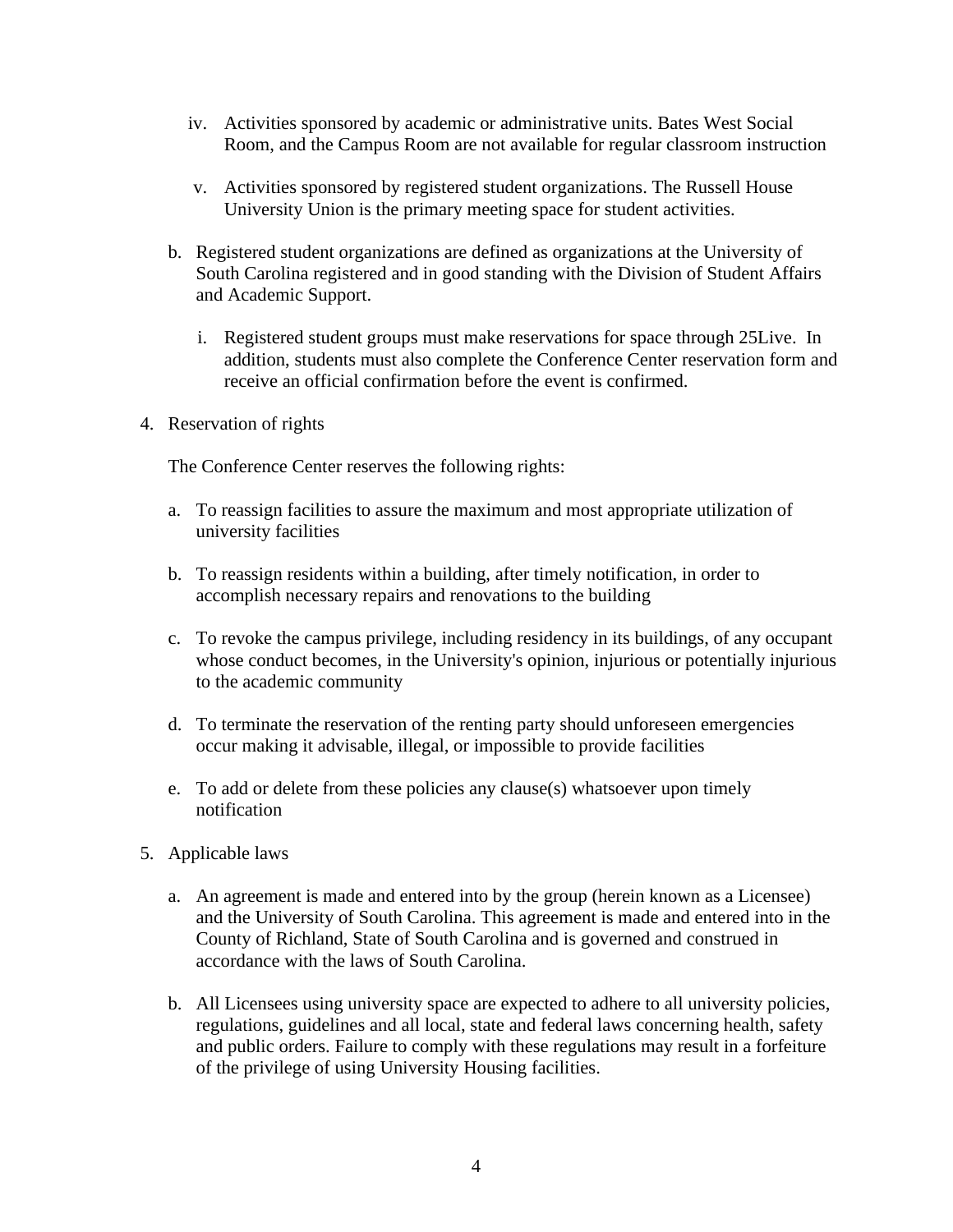# 6. Liability

The University assumes no responsibility for any property of the individual or Licensee which is lost, stolen, damaged or destroyed in the University Housing Facilities at any time, including periods when the Licensee is not in occupancy. The Licensee agrees to indemnify and hold harmless the University of South Carolina, its officers, employees, and agents from any and all claims or losses accruing or resulting to any person during the performance of this contract.

- 7. Additional Guidelines for Campus Room
	- a. Dancing is not permitted on the carpet. Group may rent a dance floor that is appropriate for the facility, contact will be provided by the Conference Center staff.
	- b. Any music or other noise producing activity must be conducted at a level appropriate to the facility (no amplified music permitted).
	- c. All functions will terminate no later than 11:00 p.m. with the area being evacuated no later than 11:30 p.m.
	- d. It is the responsibility of the person heading/leading the meeting to establish guidelines and/or regulations to ensure order within the group and maintain proper consideration of other groups using the facilities.
	- e. Failure to comply with the policies and procedures regarding Conference Center may subject the person or group to University and University Housing Services penalties. These can range from cancellation of the event, forfeiture of organization license, and ban from use of university facilities and/or equipment, as well as other University disciplinary action.
	- f. The University of South Carolina assumes no responsibility at any time during the year for any loss or damage to property or person.

# B. Residential Meeting Rooms

1. Reservations for Bates West Social Room defined as residential meeting room are made through the Conference Center. During the academic year, all other residential meeting rooms are for University Housing events with the exception of University 101 classes which may be held Monday through Friday 8:00 a.m. – 6:30 p.m. Reservations for University 101 classes are made through the Office of the Registrar. University Housing events are made by approved supervisors. During the summer months, reservations for residential meeting rooms are made through the Conference Center.

Reservations for the Bates West Social Room and summer residential meeting room requests are on a first come, first served basis in the following priority order: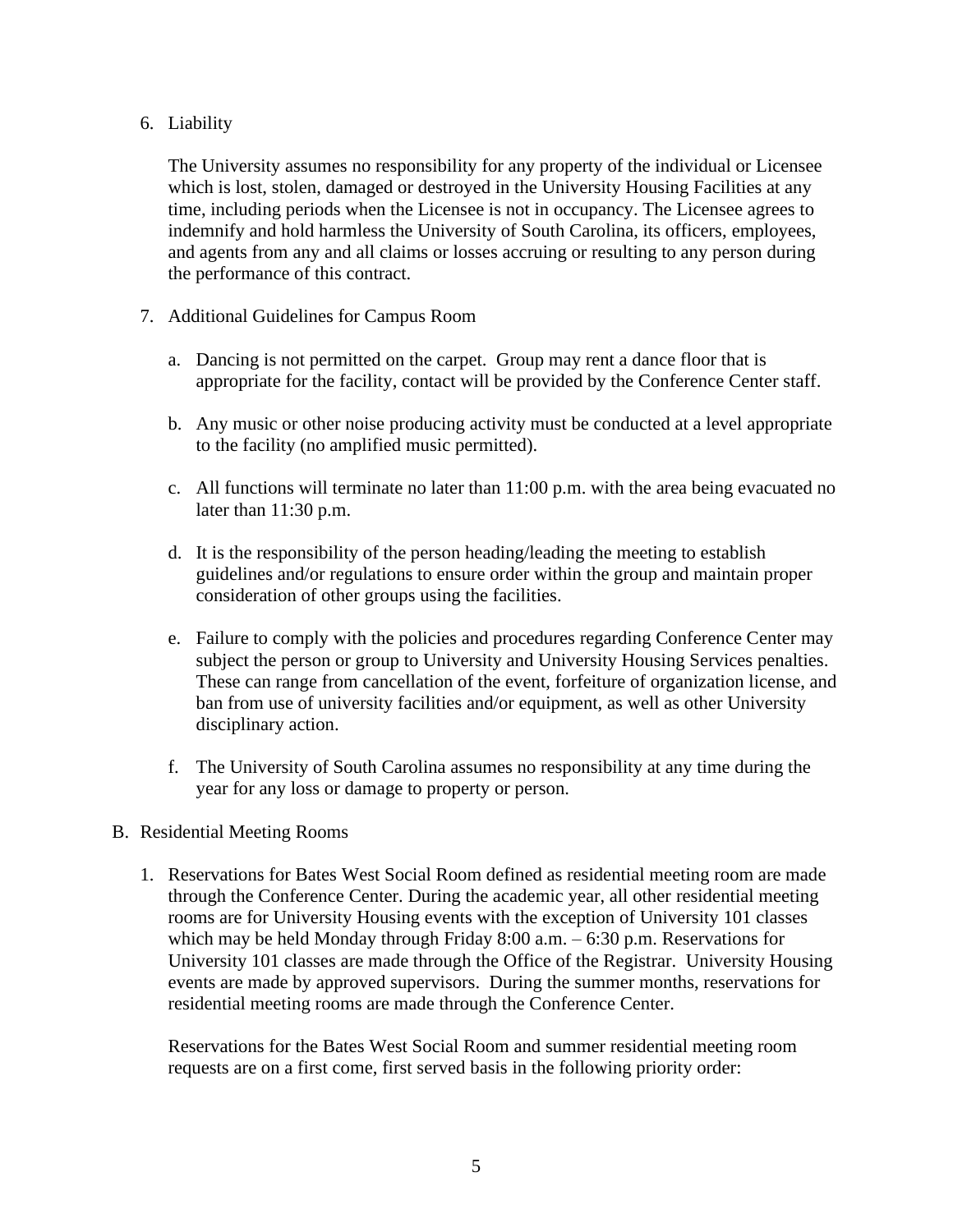- a. University Housing activities and events that further the mission of University Housing or summer programs. During the academic year, with the exception of University 101 classes, only University Housing events will be scheduled in the rooms.
- b. Traditional Activities a traditional activity is an activity that has been presented for three consecutive years during the past five-year span.
- c. Activities sponsored by academic or administrative units. University departments or faculty organizations recognized by the Faculty Senate may reserve these rooms. Residential meeting rooms are available on Friday after 5 p.m. – Saturday at 11:00 p.m.
- d. Registered student groups must make reservations for space through 25Live. In addition, students must also complete the Conference Center reservation form http://housing.sc.edu/capstoneconferences/meetings-and-events/venues.html and receive an official confirmation before the event is confirmed.
- 2. No organization or department may sell food or contract with an off-campus caterer/vendor to sell food. Bake sales are not be permitted.
- 3. Groups will be charged an additional cleaning fee for any left-over food and trash not bagged and emptied in the nearest dumpster or public container.
- 4. Any music or other noise producing activity must be conducted at a level appropriate to the facility (no amplified music permitted).
- 5. Please refer to the general guidelines regarding alcohol consumption listed in this policy at I.A.1.
- 6. Please refer to the general guidelines regarding food service listed in this policy at I.A.2.
- C. Summer Programs
	- 1. The Conference Center is available to groups with educational objectives for residential adult and youth conferences, academic programs, seminars, internships, and youth camps.
	- 2. Groups must meet all federal, state, city, and University of South Carolina regulations and statues pertinent to their group (i.e. Title IX, Day Care Regulations, Visa, etc.)
	- 3. Groups may be sponsored by a University of South Carolina academic or administrative department, which shall make all necessary arrangements with the Conference Center. All information requested must be provided, and a designee of the department must be readily accessible during the time of the conference. Any charges incurred are directed to the sponsoring department.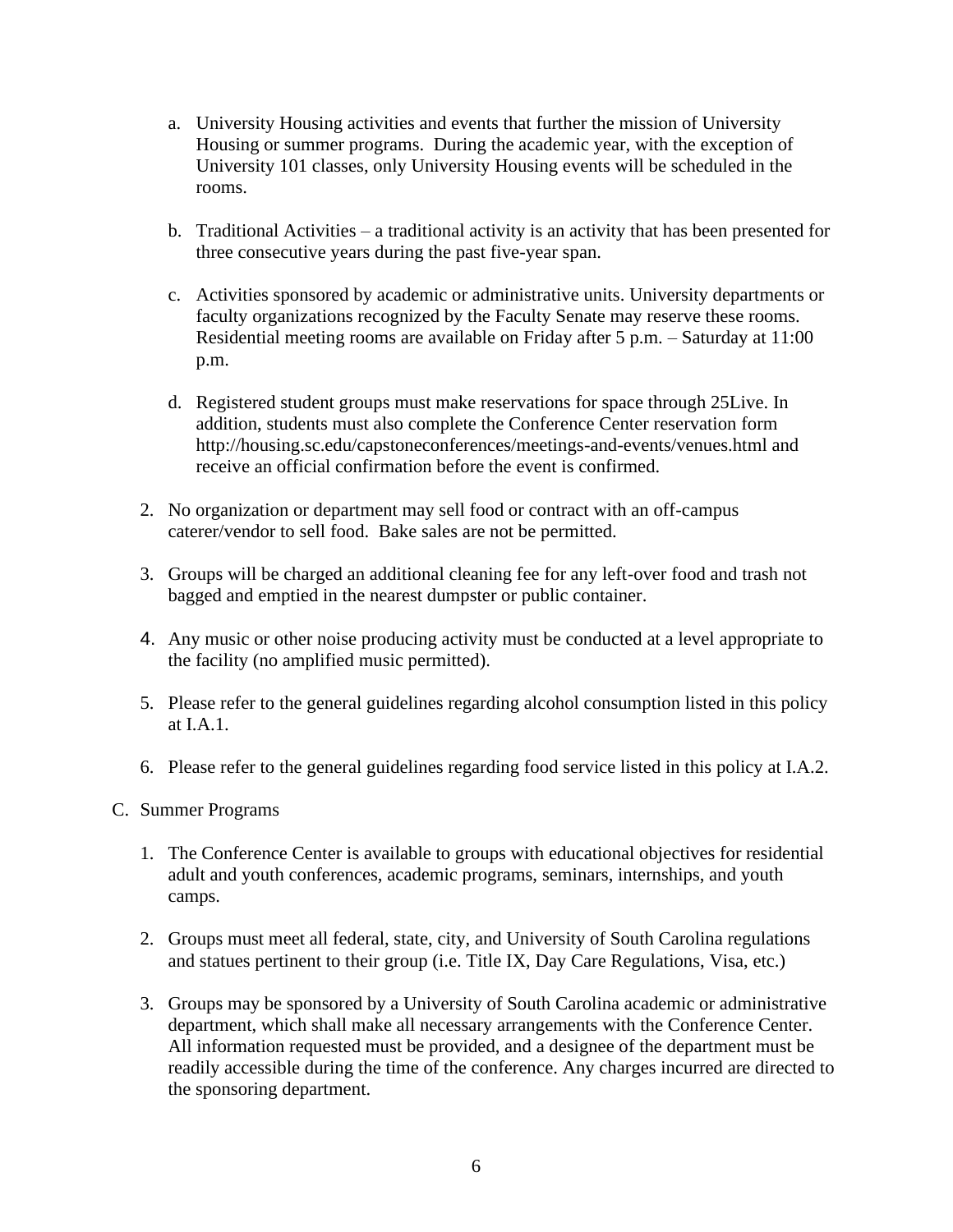- 4. Non-university groups may contract directly with the Conference Center for event or summer housing space. All information requested must be provided and a designee of the group must be readily accessible during the time of the conference. The charges incurred are directed to the licensee.
- 5. The sponsoring party assumes full responsibility for the acts of the participants using university facilities and agrees to reimburse the University for any and all damages to the facility by the group. This includes loss of linen, key, equipment, or furniture.
- 6. The reservationist accepts requests for facilities on a first come, first served basis in the following priority order:
	- a. Conferences, meetings and seminars of special importance to the university
	- b. Conferences, meetings and seminars that have 200 residents or more
	- c. Seniority -- continuing conferences, meetings and seminars that utilize university housing on a year-to-year basis
	- d. Groups with meal plans will be given priority for residence halls that have a cafeteria in-house
	- e. All other requests are processed chronologically with priority given to earlier reservations
	- f. Within these priorities, The Conference Center reserves the right to assign facilities on the basis of the most efficient utilization of space. Certain situations may require changes in the facilities reserved by a group and may be done so by the Conference Center staff.
- 7. Food Service
	- a. Arrangements for cafeteria dining needs for summer programs, will be coordinated through the Conference Center. All catered dining will be arranged directly between group sponsors and on campus catering.
	- b. Groups using residential meeting space as part of their summer program are responsible for removing any leftover food and trash from the space and disposing in the closest dumpster or public container. Failure to do so will result in an additional cleaning fee.
	- c. Please refer to the general guidelines regarding food service listed in this policy at I.A.2 and also I.B.2. regarding food service in residential meeting space.
- 8. Consumption of Alcohol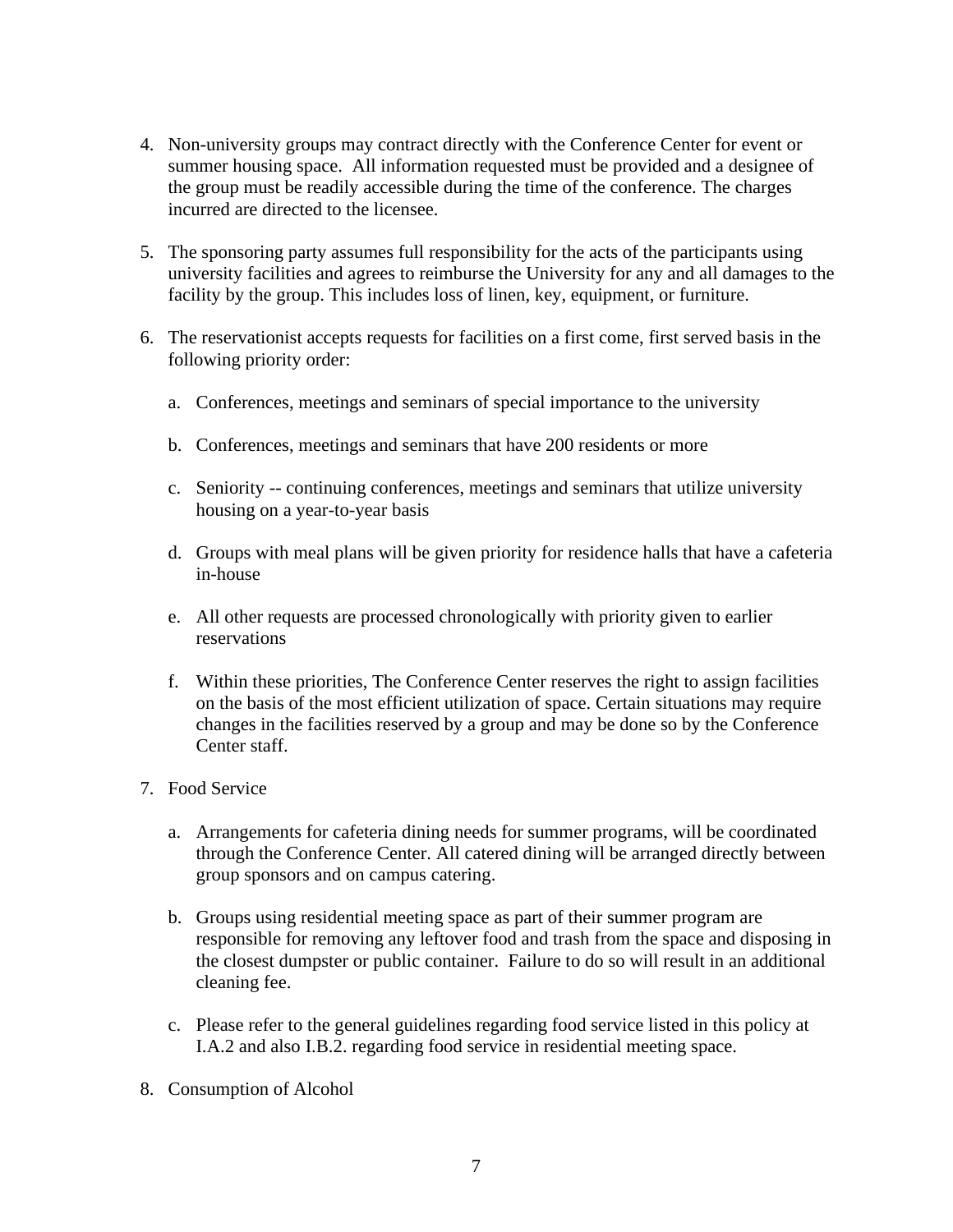- a. Alcohol is not permitted in designated youth buildings and any room occupied by a youth under the age of 21.
- b. Please refer to the general guidelines regarding alcohol consumption listed in this policy at I.A.1.
- 9. Additional restrictions for Summer Programs
	- a. Possession of fireworks, firearms, air guns or other weapons is strictly prohibited. Possession may result in eviction from the residence hall and/or University disciplinary action.
	- b. Mopeds are not permitted in residence halls. Bicycles are permitted in residence halls only in accordance with posted regulations.
	- c. Service/assistance pets are permitted for guest(s) with special needs. All general pets are not permitted within University Housing residence halls including public areas.
	- d. Hot plates and similar appliances are not permitted in rooms without a kitchen. In apartments with kitchens, cooking is allowed.
	- e. Attaching an object to the premises by nail or screw or altering the premises in any manner whatsoever without prior permission of the University is prohibited.
	- f. Male and female guests may share floors but will have separate bathroom facilities. Shared rooms are reserved for married couples or occupants of the same sex in accordance with South Carolina law.
	- g. All individuals staying one or more nights must be paying guests.
	- h. Any music or other noise producing activity must be conducted at a level appropriate to the facility (no amplified music permitted).
	- i. Minors must always be supervised by trained counselors. Minors are defined as participants under the age of 18 and not a matriculated University of South Carolina student. The counselor to minor ratio required by the university follows the American Camp Association guidelines for overnight camps. The rations are 1 counselor per 6 minors for ages 7 and 8, 1 counselor per 8 minors for ages 9-14; and 1 counselor per 10 minors for ages 15-18.

Day camp guidelines call for 1 counselor per 8 for minors ages 6-8; 1 counselor per 10 per 10 minors ages 9-14; and 1 counselor per12 minors for ages 15-18.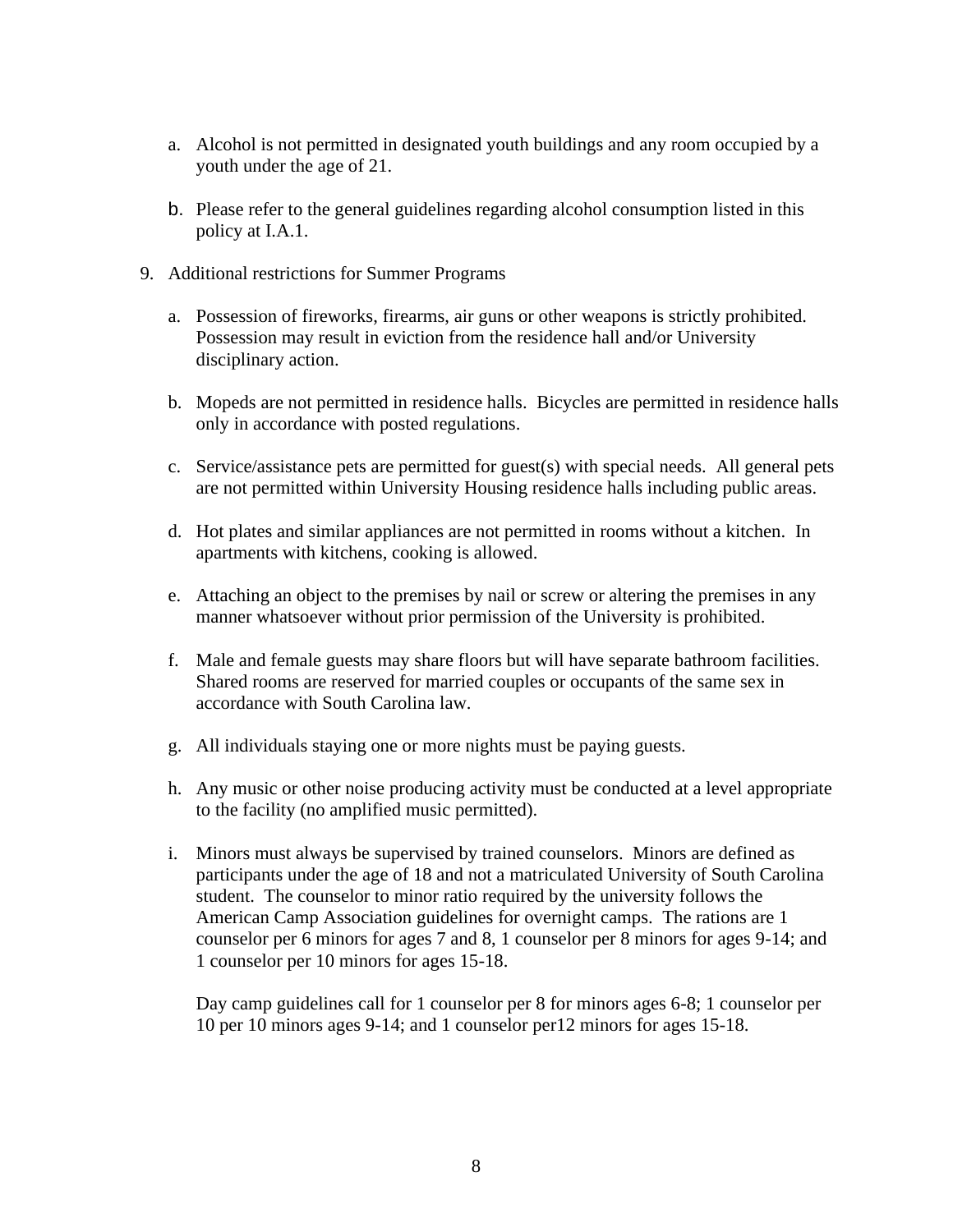#### **PROCEDURES**

- A. Reservations for Conference Center Facilities and Residential Meeting Rooms
	- 1. The Campus Room, Carolina Room and 14 residential meeting rooms are coordinated through the Conference Center. To see room occupancy levels, diagrams and other information, go to the University of South Carolina Conference Center webpage.
	- 2. Request for facilities can be made online via the following request forms or by calling the Conference Center
	- 3. The following information is needed to complete a request:
		- a. Date of Event
		- b. Meeting Room Requested
		- c. Event Start and End Time
		- d. Number of Attendees
		- e. Event Name and Short Description
		- f. Expected Number of Attendees
		- g. Name of Requestor, department affiliation, and address
		- h. Email address and phone number of requestor
		- i. Method of Payment
		- j. If charged internally, account and fund number
		- k. If food will be served provide verification that food is being procured via Carolina Catering (mandatory for Campus Room and Carolina Room)
	- 4. Designated Residential Meeting Rooms
		- a. If you need a special set-up in these rooms, contact the Conference Center.
		- b. There is no charge for the room unless a special set-up is requested, or food and trash are not deposed of properly or if the set-u is not put back in its original form.
	- 5. Non-University Activities sponsored by Academic or Administrative Units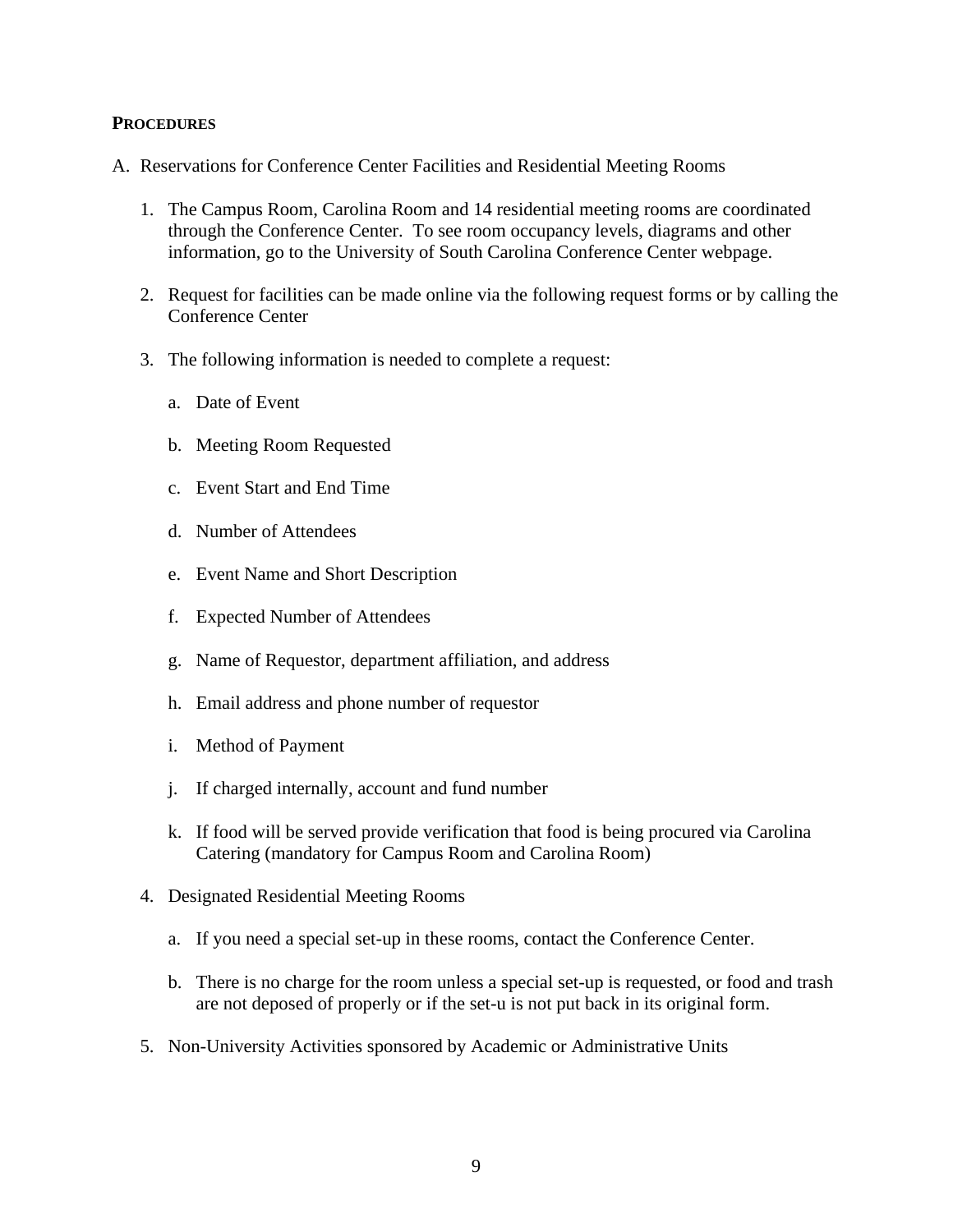- a. An academic or administrative unit sponsoring a non-departmental activity will be held responsible for the event activities.
- b. All fees for the event will be billed to a University Department and Fund.
- c. To complete a request for the Campus Room, Carolina Room, Top of Carolina, Spigner House or Residential Meeting Rooms you will follow procedures stated in 4.06, Section II.A.2
- 6. Meeting Room Confirmation Within two (2) business days, the Conference Center will send out a confirmation whether the room is available or not.
- 7. Meeting Room Agreement
	- a. Two (2) weeks prior to the event a member of the conference staff will confirm your meeting room needs. The Conference Center will then send out a meeting room agreement that must be returned at least five (5) days prior to the event or the reservation can be cancelled.
	- b. If paying via check, the check must be received at least three (3) days prior to the event or the reservation can be cancelled.
- 8. All reservations must be confirmed (set-ups, group size, times) a minimum of one-week prior to the event scheduled.
- 9. All cancellations of the use of the meeting facilities must be made one-week (5-working days) prior to the date reserved. Failure to do so will result in a non-cancellation fee and may also result in the loss of eligibility for use of the facilities.
- 10. Billing Summary: within one-week of the event, a wrap up report will be emailed to the event contact. The event contact has two (2) business days to refute the billing. After two (2) days, all billings are sent to the University Housing Business Office and billed accordingly.
- 11. For events at Conference Center or Residential Meeting Rooms
	- a. Any music or other noise producing activity must be conducted at a level appropriate to the facility (no amplified music permitted).
	- b. Dancing is not permitted without a proper dance floor.
	- c. Standard set-ups are provided. Where special set-ups, custodial services and/or overtime payments are required, a minimum charge of will be made.
	- d. All functions will terminate no later than 11:00 p.m. with the area not later than 11:30 p.m.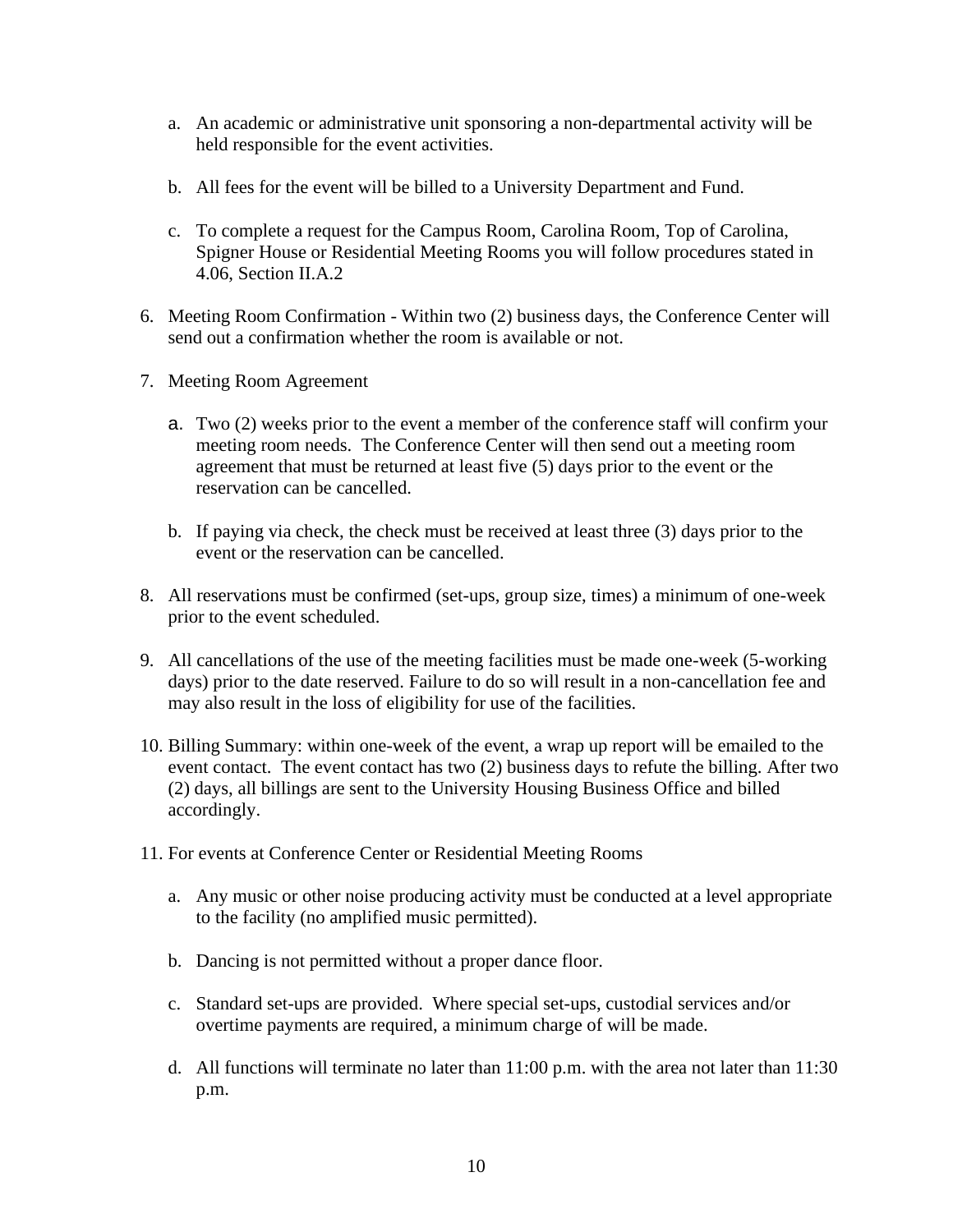- e. It is the responsibility of the person heading the meeting to establish guidelines and/or regulations to ensure order within the group and maintain proper consideration of other groups using the facilities.
- B. Summer Conference Housing Facilities
	- 1. Seminar and camp residence halls are selected after consultation with the University Housing Master Plan, University Housing Construction and Renovations, University Housing Facilities, and the Conference Center.
	- 2. Reservations for summer conference housing are to be made with the Conference Coordinator via online preliminary registration form.
	- 3. Currently there are four (4) types of room options:
		- a. Traditional share a hall bath
		- b. Suite-style two rooms share a bath
		- c. Apartment Style 1 two beds per bedroom with one bath
		- d. Apartment Style  $2 1$  bed per bedroom with one or two baths

All rooms have central heat and air.

- 4. To complete a request the following must be supplied:
	- a. Conference name
	- b. Contact person and contact information including address, email, work and cell phone numbers.
	- c. Information for sponsoring department including department mailing address, contact name, email address, and work and cell phone numbers.
	- d. Method of payment
	- e. Arrival and departure dates/times of conference
	- f. Total number of participants in program by category
	- g. Type of building and rooms requested
	- h. Linen plan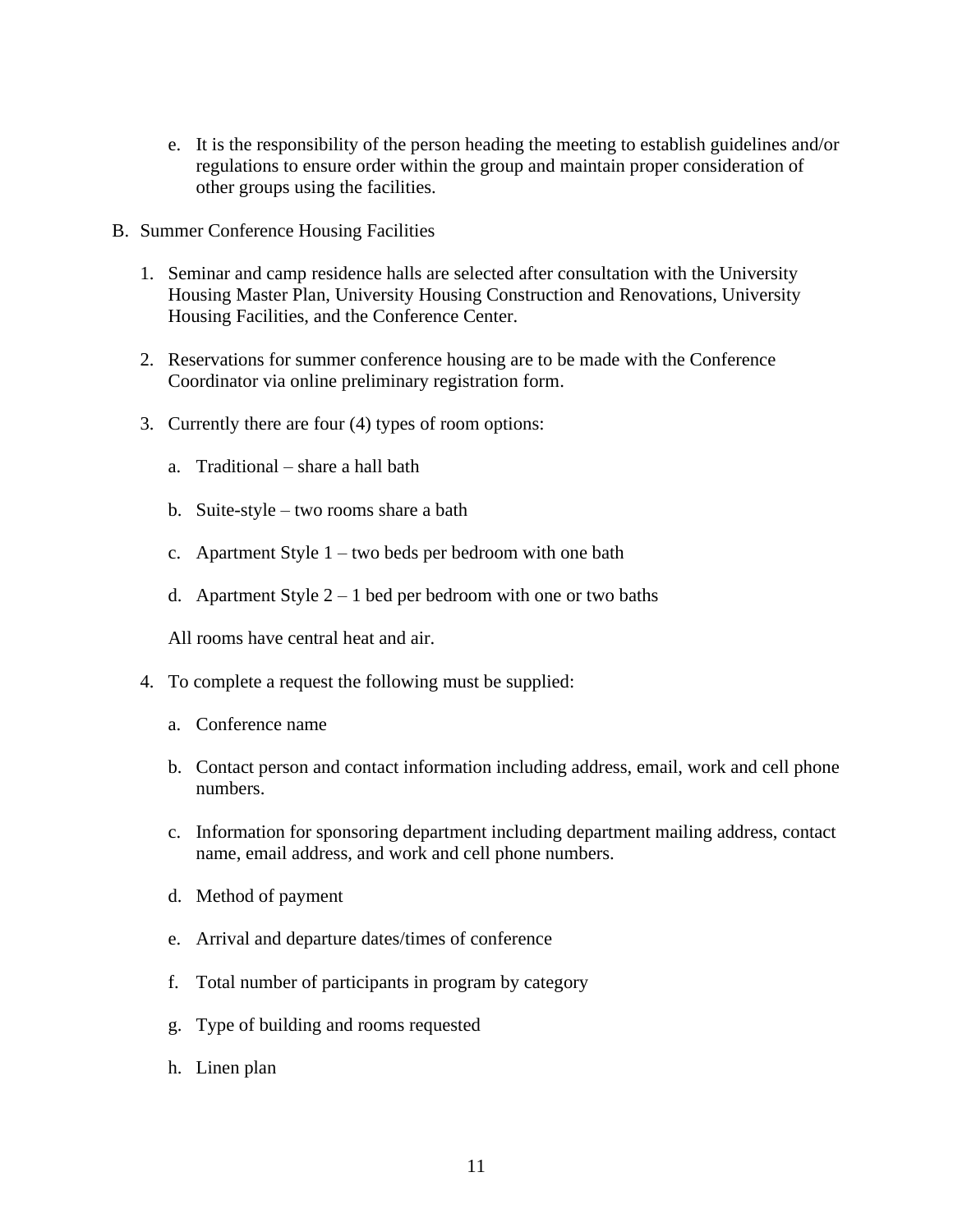- i. Any special requests
- 5. Summer Program Confirmation
	- a. Between March and April, the Conference Center will send out the Summer Program Housing Agreement. All agreements are due back no later than April 15.
- 6. Check-in and Check-out
	- a. Check-in time is date of arrival at a time specified between Licensee and Conference Center. There may be a fee for early arrivals.
	- b. Check-out time is 10:00 AM on the day of departure. Groups checking out after this time may be accessed a fee for late departures.
	- c. All personal items should be removed prior to check-out. Room doors should be locked keys returned to the front desk of the building. Any keys not returned at departure, the Licensee will be responsible for all charges related to replacement of any non-returned issued key or access card. This charge covers the cost of a lock change or replacement of an access card.
- 7. Room Assignments
	- a. Licensee is to provide a rooming list to the Conference Center ten (10) days prior to the first check-in. Room assignments will be made by the Conference Center staff from the list provided by the Licensee five (5) days prior to arrival. Assignment changes will not be permitted at the time of check-in.
	- b. Licensee must provide the name of an on-site supervisor of the conference ten (10) days prior to the first check-in. All registration materials and keys/access charges will be coordinated with the on-site supervisor the day of check-in.
- 8. Emergency Contact Information Ten days prior to tentative arrival date, Licensee must provide the Conference Coordinator with a schedule of all conference events and contact phone numbers, including time and place of events and Licensee designated emergency contact phone number that will be answered 24-hours a day.
- 9. Right of Entry The University reserves the right to enter Licensee's rooms to inspect the premise for purposes of management, safety, health and maintenance
- 10. Maintenance The Licensee agrees to provide reasonable care to rooms and furnishings and to make payment for any damages. The Licensee also agrees to be financially responsible with other residents for the protection of furnishings and equipment. The amount of such damages is to be replacement cost including material, labor and overhead to be determined by the Conference Center Coordinator.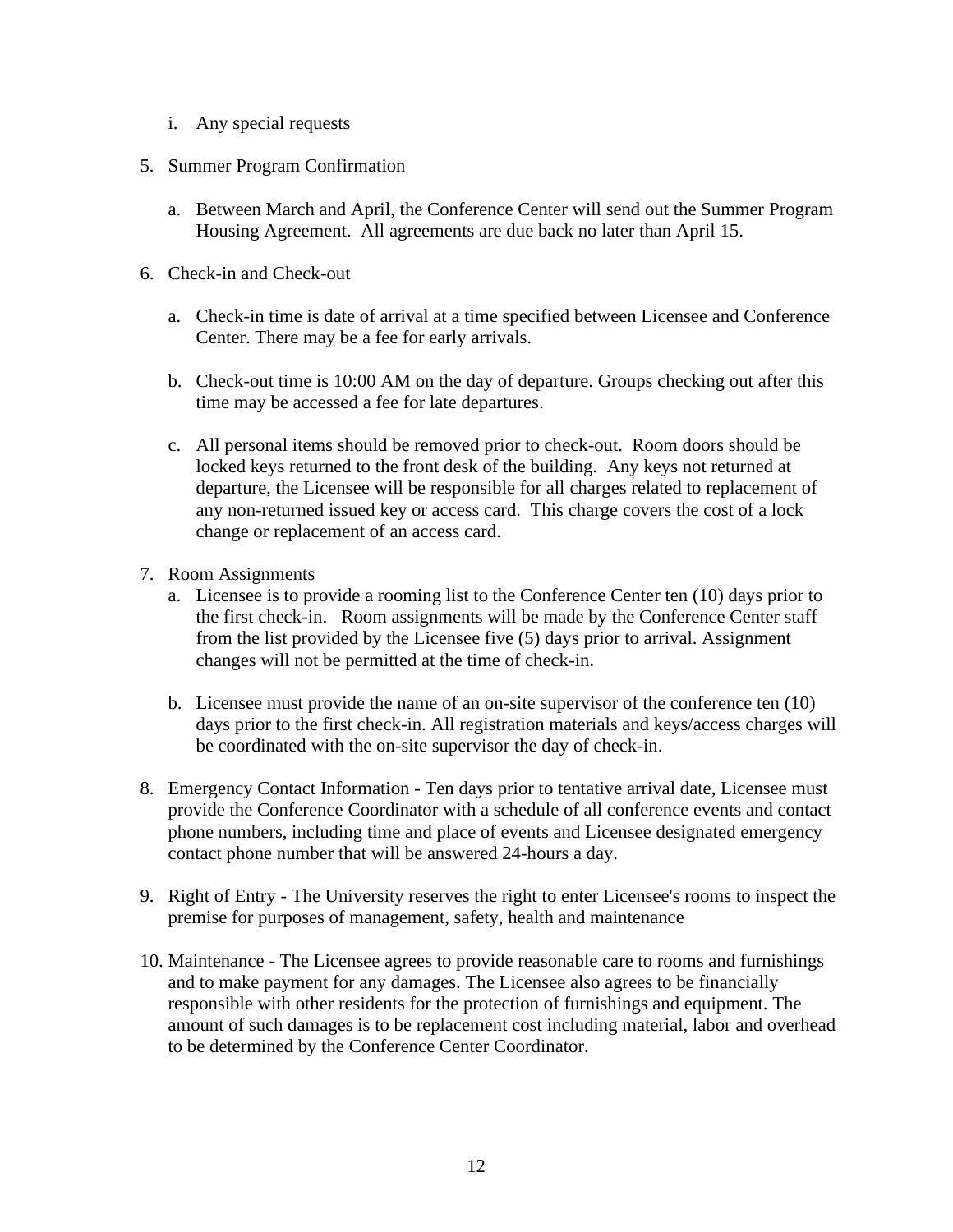- 11. Publicity In order to ensure that the University of South Carolina and its auxiliaries are properly represented, Licensee shall provide the Conference Coordinator with an advance copy of proposed advertising for approval.
- 12.Cancellations Group cancellations will be accepted provided if notification is given in writing to the Conference Center at least 30-days before arrival. Canceling within the 30 day period forfeits 10% of the estimated fee. The University also reserves the right to charge any group for direct costs incurred by the University prior to the group's canceling the conference.
- 13. Changes in Group Size
	- a. A ten percent (10%) variation is permitted on the guaranteed estimate. This written guaranteed estimate must be made at least ten (10) days prior to the start of the conference.
	- b. If the group size is decreased or increased by more than 10%, Licensee must notify the Conference Center in writing via email ten (10) days prior to arrival. If this does not occur, Licensee will be liable for the total number of group members accounted for in the original reservation.
	- c. The Licensee agrees to be financially responsible for 100% of the guaranteed estimate.
	- d. Conference Center is under no obligation to house participants once the 110% guaranteed estimate is reached.
- 14. Method of Payment
	- a. Licensee can change the method of payment up until 30-days before arrival date. At 30-days out, the payment method is set.
	- b. Your bill should arrive within 20-days of departure of your final group. Any error in billing must be reported to the Conference Center within five (5) days of receipt of bill.
	- c. If paying by Inter-Departmental Transfer (IDT) payment will be processed within ten (10) days after receipt of the final bill unless other arrangements have been made with the Assistant Director of Conferences and Events.
	- d. If paying via check, the following payment schedule applies:
		- i. 25% of agreed amount is due 30-days prior to arrival (note: if calculated bill is over  $$500,000 - 50\%$  of the agreed amount is due).
		- ii. Remainder of balance is due ten (10) days after receipt of final bill unless other arrangements have been made with the assistant director of events and conferences.